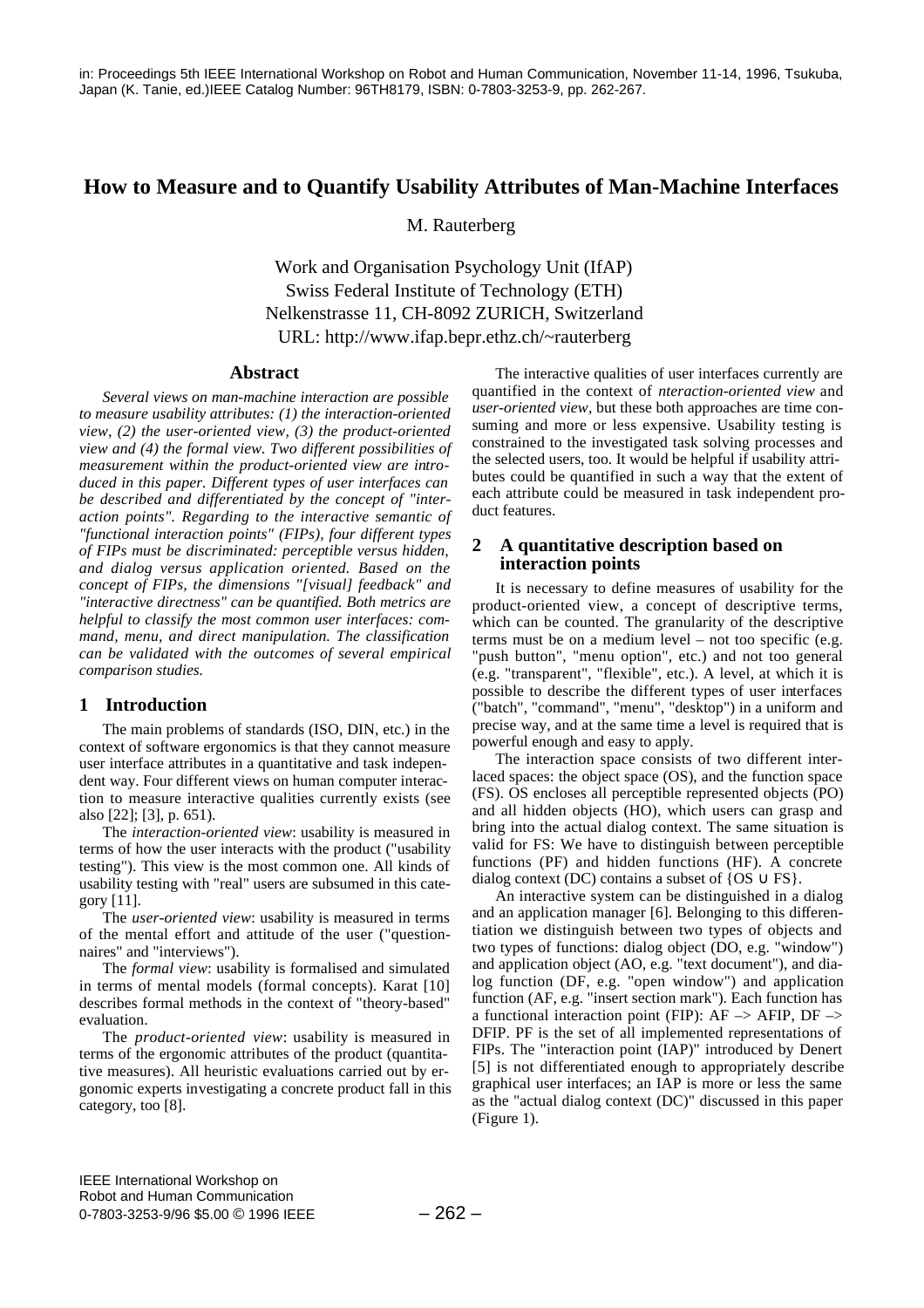A perceptible AFIP is called a PAFIP and a perceptible DFIP is called a PDFIP (see Figure 1). These perceptible structures can have visible, audible and/or tactile representations. PO is the set of all implemented representations of DOs (e.g. "button", "icon", "window", etc.) and AOs (e.g. "text document", "graphic", "data base", etc.). A perceptible AO is called a PAO and a perceptible DO is called a PDO. An AFIP changes the state of an AO, and a DFIP changes the state of a DO. All DFIPs are more or less "interactive overhead". DFIPs are only suitable to handle one of the most constrained interactive resource, namely the *screen space*. The complete set of all description terms is defined as follows (for a more detailed version see [21]):



Figure 1. The interactive function space (FS); FS can be distinguished in perceptible and hidden interaction points (IPs); each IP corresponds to an implemented function.

If both mapping function's  $\delta$  and  $\alpha$  are of the type 1 to m(any), then the user interface is a command interface (see Figure 2) where the command interface has only one pf∈PF, the "command prompt" (e.g. the PF in Figure 1). If both mapping function's  $\delta$  and  $\alpha$  are of the type 1:1, then the user interface is a menu or direct manipulative interface where each f∈FS is related to a perceptible structure PF on the I/O-interface. One important difference between a menu and a direct manipulative interface is the "interactive directness". A user interface is 100% interactively direct, if the user has fully access in the actual dialog context to all AFIPs [12]. Good interface design is characterized by optimising the multitude of DFIPs (e.g. "flatten" the menu tree [17]) and by allocating an appropriate PDFIP to the remaining HDFIPs.

In the context of an actual dialog state the user must know what he or she can do next. To support the user in this way, different kinds of representational structures for functions (PF, e.g. "menus", "icons") have been developed (see [21]). If each functional interaction point (FIP) has its own representational interaction point (PF), then the user has 100% feedback (FB) of all available functions. To estimate the amount of "feedback" of an interface a ratio is calculated: "number of PFs" (#PF = #PDFIP + #PAFIP) divided by the "number of HFs" (#HF = #HDFIP + #HAFIP) per dialog context. This ratio quantifies the average "amount of feedback" of the function space (FB). (D is the number of all different dialog contexts.) **(functional) feedback:**

$$
FB = 1/D
$$
  $\sum_{d=1}^{D} (\#PF_d / \#HF_d) * 100$ 

**interactive directness:**

$$
ID = \left\{ \begin{array}{ccc} p & | & -1 \\ 1/P & \sum_{p=1}^{p} \text{lng(PATHp)} \end{array} \right\} \times 100\%
$$

The physical limitation of the I/O-interface (screen size) is one reason, not to present all available functional interaction points (FIPs) with a specific representation (PF) on the screen. So, the user has to navigate through menu structures (= activating DFIPs) to come down to a DC with the desired AFIP (cf. [21]). The average length (lng) of "nearly" all possible sequences of dialog operations (PATH) from the top level dialog context down to DCs with the desired AFIP can be used as a good quantitative metric of "interactive directness" (ID): the reciprocal value of the average path length ( $\ln g =$  number of dialog steps). "Nearly" means that not all possible paths are included in this calculation, but only really used paths. An interface with the maximum ID of 100% has only one DC with path lengths of 1 dialog step. (P is the number of all different dialog PATHs.)



Figure 2. A schematic presentation of the I/O interface, the dialog and the application manager of an interactive system with a menu tree of two levels.

#### **3 Description of interfaces**

Today several dialog techniques are developed and in usage. The following dialog techniques and dialog objects can be distinguished with regard to traditional user interfaces: command language, function key, menu selection,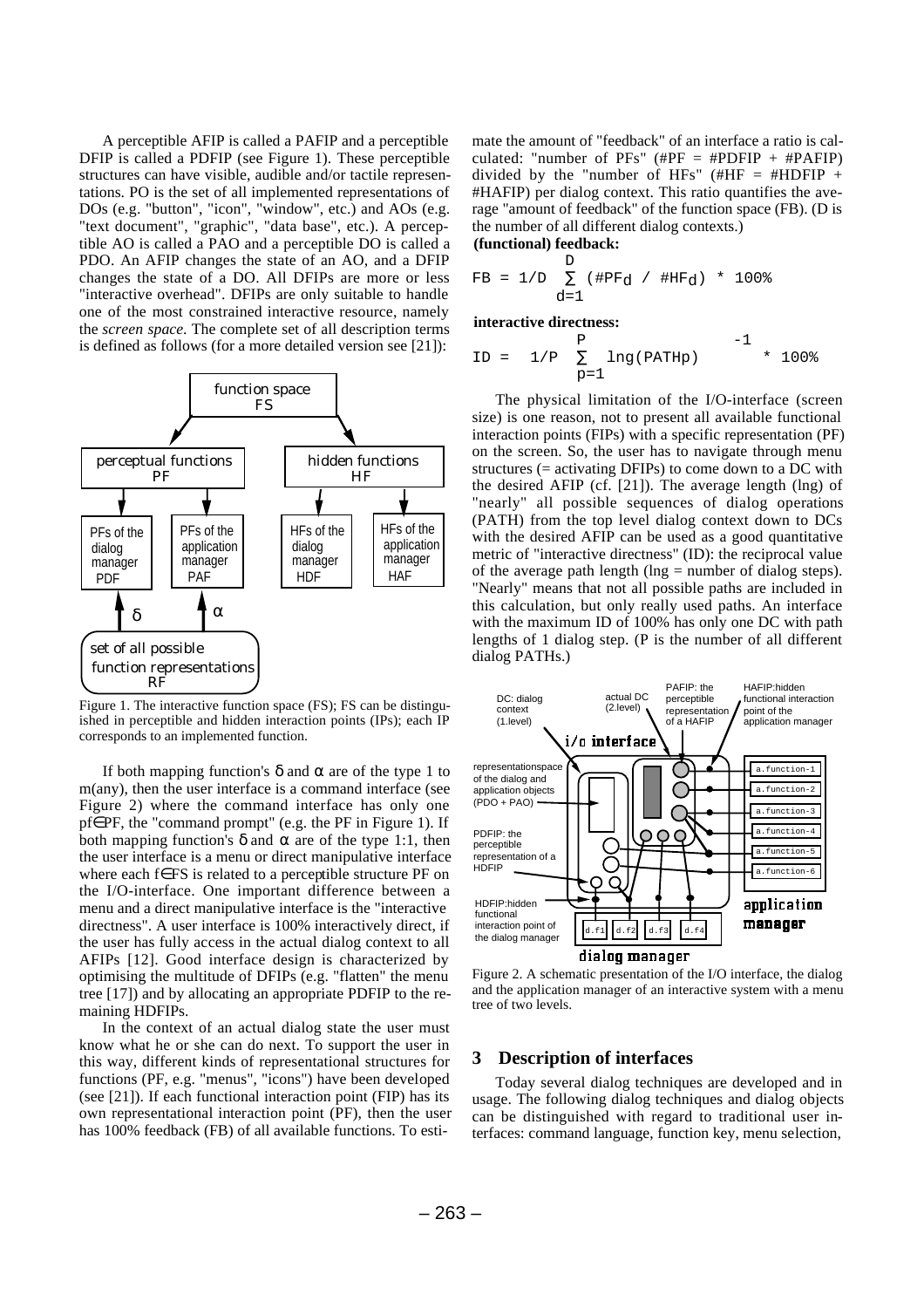icon, and window [27]. These techniques can be summarised into three different *interaction styles:*

#### **Command [language] interfaces (CI):**

This interaction style by typing in words from a set of legal commands is one of the oldest way to interact with a computer. If some or all the options and function points of a menu interface may be accessed directly through keyboard equivalents (including action codes, function keys, and softkeys) then we call this interface also a command-like interface.

*Pros:* In the command mode the user has a maximum of *direct access* to all available functions and operations. This directness can be measured with the metric ID  $\approx 1$  (for examples see [21]).

*Cons:* The user has no permanent feedback of all actual available function points This aspect can be measured with the metric FB « 1 (see Table 1).

#### **Menu interface (MI):**

This interaction style includes rigid menu structures, pop-up and pull-down menus, form fill-in, etc. This style became technically possible only with those terminals that, essentially, can reproduce only the ASCII character set. With this type of interaction style function keys are often used in addition to manage the dialog.

*Pros:* Most available functions are represented by perceivable interaction points (PF's). This feature can be measured with the metric FB  $\approx 100\%$  (see Table 1).

*Cons:* Finding a function point in deeper menu hierarchies is cumbersome; this can be measured with the metric ID » 1 (for example see Figure 2).

#### **Direct manipulative interface (DI):**

The development of this interaction style was based on the desktop metaphor which assumes that by depicting the work environment (i.e. of the desk: files, waste-paper basket, etc.) as realistically as possible on the I/O-interface, it would be particularly easy for the user to adjust to the virtual world of electronic objects.

*Pros:* All functions are represented by visible interaction points. The activation of intended functions can be achieved by directly pointing to their visible representations (see [21]).

*Cons:* Direct manipulation interfaces have difficulty handling variables, or distinguishing the depiction of an individual element from a representation of a set or class of elements.

#### **4 Classification of interfaces**

Using the two quantitative measures "functional feedback" and "interactive directness" it is possible to classify the most common interface types: batch, command, menu, desktop (see Table 1). The command language interface is characterized by high interactive directness, but this interface type has a very low amount of visual feedback. Only graphical interfaces (GUIs) can support the user with sufficient visual feedback and with high interactive directness, too (c.f. [20]).

To make this classification as understandable as possible, we describe the three classified interfaces (1) with one representative example of a concrete product and (2) with an abstract schema.

**Table 1.** A classification schema of most common user interfaces.<br>  $\begin{bmatrix} \n\cdot & \cdot & \cdot \\
\cdot & \cdot & \cdot \\
\cdot & \cdot & \cdot\n\end{bmatrix}$ 

|                            | [visual] feedback (FB) |                                         |
|----------------------------|------------------------|-----------------------------------------|
|                            | low                    | high                                    |
| low<br>interactive         | batch                  | menu<br>interface<br>MI                 |
| directness<br>(ID)<br>high | command<br>language    | desktop style<br>direct<br>manipulation |

#### **5 Empirical validation of the classification**

A major task in our area of HCI is the development of a theoretical explanation of the outcomes presented in Figure 1 where we have available the results of a number of previous studies. Our first task is to find out what empirical relationships have been revealed in these studies so we can take them into account. In developing an understanding of these relationships, it is helpful in reviewing the studies to make up a table summarising the findings (see Figure 1). In addition to the observed empirical outcome we recorded data on (1) compared interaction styles, (2) skill levels, (3) performance or attitude metrics, (4) the direction of the outcome, and (5) the result of the statistical test.

First, we present an overview of the results of eight different empirical investigations which compared a command (CI) with a menu (MI) interface (see Table 2). To measure differences in the usage and in the personnel opinion several different metrics are used: task solving time, error rate, number of slips, error correction time, and subjective rating (for further details see in the references).

The general result of this first overview (Table 2) is that there is no clear advantage neither for CI nor for MI. In nine of twenty-two measurements (41%) we can observe a clear advantage for MI, and in nine of twenty-two measurements (41%) are no significant differences; but, in four of twenty-two measurements (18%) there are significant advantages for CI.

Second, we present an overview of the results of twelve different empirical investigations which compared a command (CI) with a direct manipulative (DI) interface (see Table 3). To measure differences in the usage and in the personnel opinion several different metrics are used: task solving time, number of errors, time between errors, error correction time, efficiency, and subjective rating (for further details see in the references).

The general result of this second overview (Table 3) is that DI seems to be generally better than CI, not only for beginners, but also for advanced and expert users. In nineteen of twenty-five measurements (76%) we can observe an advantage for DI; in five of twenty-five measurements (20%) are no significant differences; and, only in one measurement (4%) is a significant advantage for CI.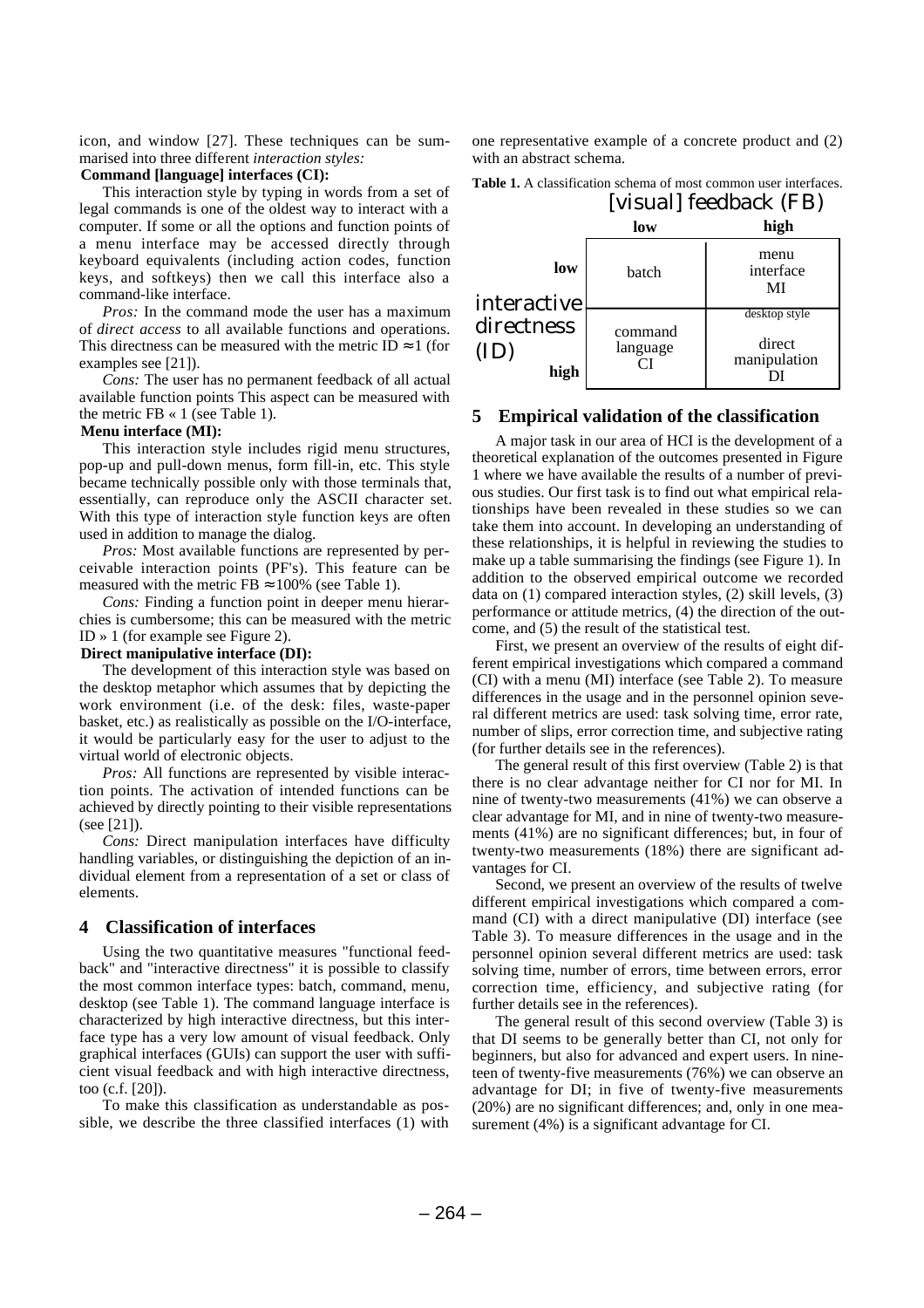**Table 2.** The outcomes of nine different comparison studies between command (CI) and menu (MI) interfaces. ("CI > MI" means that the average usage/preference with/for CI is better than with/for MI; "CI < MI" means that the average usage/preference with/for MI is better than with/for CI; "CI = MI" means that there are no published data to decide; "sig." means that  $p \ge 0.05$ ; "not sig." means that  $p > 0.05$ 0.05)

| Reference                | interface   | skill level | usability metric     | outcome   | test result          |
|--------------------------|-------------|-------------|----------------------|-----------|----------------------|
| Streitz et al. (1987)    | CI, MI      | beginner    | task solving time    | Cl < M    | sig.                 |
| Chin et al. (1988)       | CI, MI      | beginner    | subjective rating    | Cl < MI   |                      |
| Ogden & Boyle (1982)     | CI, MI, HY  | beginner    | preferences          | Cl < M    | sig.<br>sig.         |
| Roy (1992)               | CI, MI      | advanced    | error rate           | Cl < M    | siğ.                 |
| Roberts & Moran (1983)   | CI, MI, DI  | experts     | task solving time    | Cl < M    | sig.                 |
| Chin et al. (1988)       | CI. MI      | experts     | subjective rating    | Cl < MI   | sig.                 |
| Peters et al. (1990)     | CI, MI, DI  | experts     | slips                | Cl < M    | sig.<br>sig.<br>sig. |
| Peters et al. (1990)     | CI, MI, DI  | experts     | recognition errors   | Cl < M    |                      |
| Peters et al. (1990)     | CI, MI, DI  | experts     | efficiency           | Cl < M    |                      |
| Ogden & Boyle (1982)     | CI, MI, HY  | beginner    | task time            | Cl < M    | not sig.             |
| Roy (1992)               | CI. MI      | advanced    | task solving time    | Cl < M    | not sig.             |
| Antin (1988)             | CI, MI, KMI | advanced    | subjective rating    | Cl < MI   | not sig.             |
| Hauptmann & Green (1983) | CI, MI, NO  | beginner    | task solving time    | $CI = MI$ | not sig.             |
| Hauptmann & Green (1983) | CI, MI, NO  | beginner    | number of errors     | $CI = MI$ | not sig.             |
| Hauptmann & Green (1983) | CI, MI, NO  | beginner    | subjective rating    | $CI = MI$ | not sig.             |
| Whiteside et al. (1985)  | CI, MI, IO  | beginner    | task completion rate | CI > MI   | not sig.             |
| Antin (1988)             | CI, MI, KMI | advanced    | preferences          | CI > MI   | not sig.             |
| Roberts & Moran (1983)   | CI, MI, DI  | experts     | error-free task time | Cl > MI   | not sig.             |
| Whiteside et al. (1985)  | CI, MI, IO  | advanced    | task completion rate | Cl > MI   | sig.                 |
| Streitz et al. (1987)    | CI, MI      | advanced    | task solving time    | CI > MI   | sig.                 |
| Antin (1988)             | CI, MI, KMI | advanced    | task completion rate | CI > MI   | sig.                 |
| Whiteside et al. (1985)  | CI, MI, IO  | experts     | task completion rate | CI > MI   | sig.                 |

**Table 3**. The outcomes of twelve different comparison studies between command (CI) and desktop and direct manipulative (DI) interfaces. ("CI > DI" means that the average usage/preference with/for CI is better than with/for DI; "CI < DI" means that the average usage/preference with/for DI is better than with/for CI; "CI = DI" means that there are no published data to decide; "sig." means that  $p \leq$ 0.05; "not sig." means that  $p > 0.05$ )

| Reference                   | interface  | skill level | usability metric      | outcome | result       |
|-----------------------------|------------|-------------|-----------------------|---------|--------------|
| <b>Altmann (1987)</b>       | CI, DI     | beginner    | task solving time     | Cl < DI | sig.         |
| Karat et al. (1987)         | CI, DI     | beginner    | task solving time     | CI < DI | sig.         |
| Streitz et al. (1989)       | CI, DI     | beginner    | task solving time     | Cl < DI | sig.         |
| Sengupta & Te'eni (1991)    | CI, DI     | beginner    | task solving time     | CI < DI | sig.         |
| Margono et al. (1987)       | CI, DI     | beginner    | number of errors      | CI < DI | sig.         |
| Morgan et al. (1991)        | ci, di     | beginner    | number of errors      | CI < DI | sig.         |
| Morgan et al. (1991)        | ci, di     | beginner    | time between errors   | Cl < DI | sig.         |
| Karat et al. (1987)         | CI, DI     | beginner    | error correction time | Cl < DI | siğ.         |
| Morgan et al. (1991)        | CI, DI     | beginner    | error-free time       | CI < DI | sig.         |
| Margono et al. (1987)       | CI, DI     | beginner    | subjective rating     | Cl < DI | sig.         |
| Morgan et al. (1991)        | CI, DI     | beginner    | subjective rating     | Cl < DI | sig.         |
| Torres-Chazaro et al.(1992) | CI, DI     | beginner    | subjective rating     | CI < DI | sig.         |
| Sengupta & Te'eni (1991)    | CI, DI     | beginner    | efficient usage       | Cl < DI | sig.         |
| Tombaugh et al. (1989)      | CI, DI     | advanced    | subjective rating     | CI < DI |              |
| Torres-Chazaro et al.(1992) | CI, DI     | advanced    | subjective rating     | Cl < DI | sig.<br>sig. |
| Roberts & Moran (1983)      | CI, MI, DI | experts     | task solving time     | CI < DI | sig.         |
| Peters et al. (1990)        | CI, MI, DI | experts     | oblivion's errors     | CI < DI | sig.         |
| Peters et al. (1990)        | CI, MI, DI | experts     | recognition error     | CI < DI | sig.         |
| Peters et al. (1990)        | CI, MI, DI | experts     | efficiency            | CI < DI | sig.         |
| Margono et al. (1987)       | CI, DI     | beginner    | task solving time     | Cl < DI | not sig.     |
| Morgan et al. (1991)        | ci, di     | beginner    | task solving time     | CI < DI | not sig.     |
| Tombaugh et al. (1989)      | CI, DI     | advanced    | task solving time     | CI < DI | not sig.     |
| Roberts & Moran (1983)      | CI, MI, DI | experts     | error correction time | CI < DI | not sig.     |
| Altmann (1987)              | CI, DI     | beginner    | subjective rating     | CI > DI | not sig.     |
| Masson et al. (1988)        | CI, DI     | advanced    | task solving time     | CI > DI | sig.         |

## **6 Discussion**

To come to a conclusion which interface style is the best, we need a lot of empirical studies. But, the most empirical studies have one of the following weaknesses ([17], p.207): Two or more commercially available systems are compared, which have different application managers (e.g.: [32] [1]), or two or more different interfaces of the same application manager are evaluated, but these systems are only prototypes in a laboratory setting (e.g., [28]). Another problem seems to be the selection of real expert users. So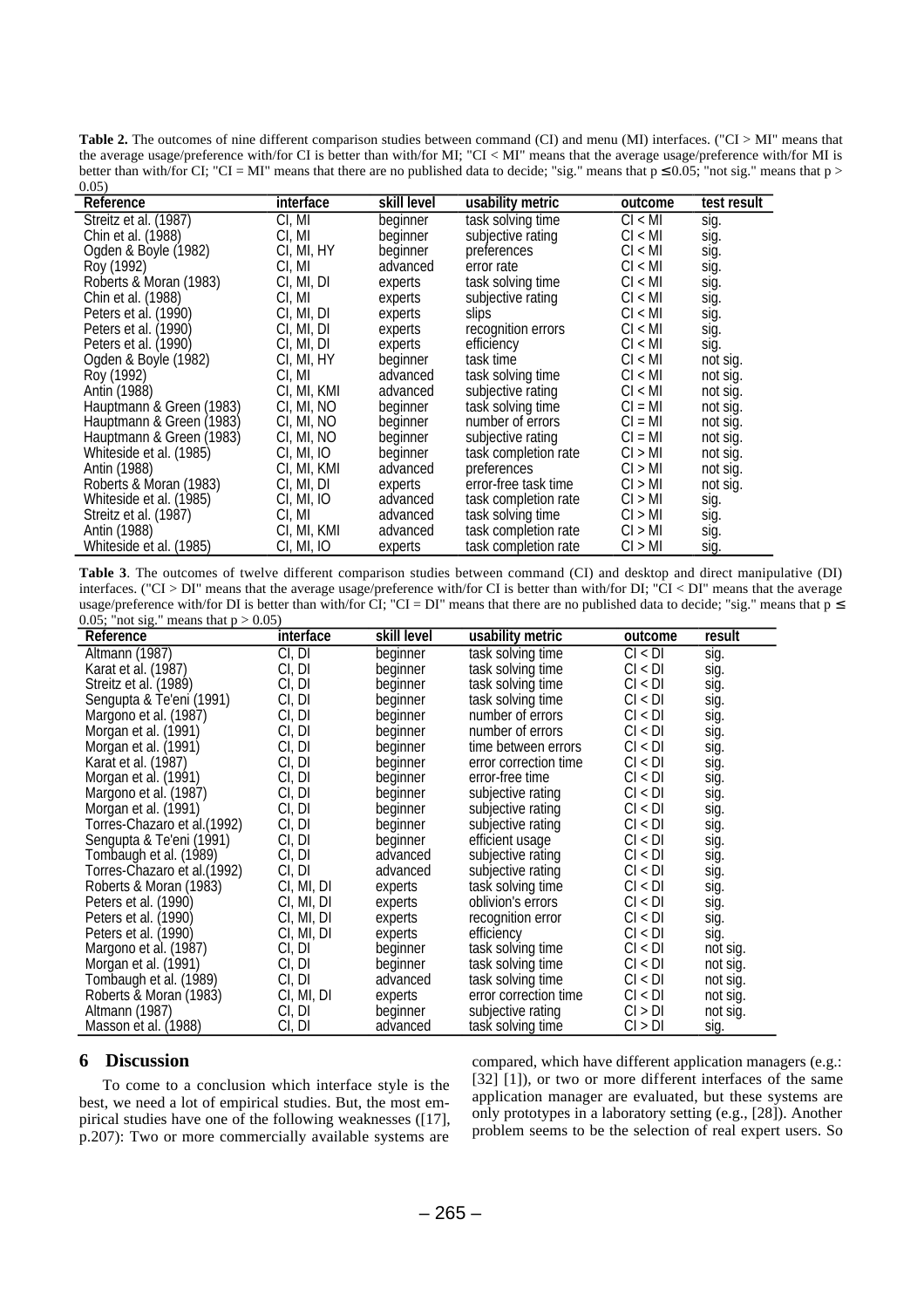normally empirical investigations are done with beginners only (e.g.: [13] [29]), and if the investigation tries to explain the differences between beginners and experts, trained beginners are mostly declared as experts. So, we classified "trained beginners" as "advanced" users, and the term "experts" was reserved only for users with long personal experiences in using the investigated systems.

Since so far sufficient results are available with respect to a comparison of user interfaces based (1) on command interfaces, (2) on conventional menu selection, and (3) on direct manipulative interfaces, these three interaction styles were compared in this paper. To test the often expressed opinion, that desktop interfaces are only good for beginners--and not for experts--, this aspect should be considered, too.

If the classification of the three most common interfaces in chapter 2 is valid, then we expect different outcomes of empirical comparison studies. On the side of interactive directness, the command interface is superior to menu interfaces; on the other side of functional feedback, the menu interface must show significant advantages. It is impossible to compare both interfaces empirically by separating the two factors--functional feedback and interactive directness--without destroying the characteristic of each interface style. This overlay of the two independent factors may be one reason for incongruent and inconsistent results in Table 2.

One of the main goal of research in this area is the production of an integrated statement of the empirical findings of the many pieces of research done. In a broad sense, this means a theoretical analysis of how and why the many facts fit together. However, our quantitative description based on interaction points--as a broad theoretical integration- cannot be put on a sound footing until a narrower integration of the cited empirical studies has taken place. This narrow focus on single empirical outcomes of several comparison studies is the starting point for a *meta-analysis* [24].

To estimate the correlation between (1) the type of the comparison ("CI versus MI" or "CI versus DI") and (2) the direction of the outcome ("CI better as MI or DI" versus "CI worse as MI or DI"), we calculated the Chi-square test of the appropriate contingency table. We can find a significant correlation between both dimensions ( $p \le 0.044$ ; see Table 4). This correlation means that CI has a higher chance to be better if it is compared with MI, and--on the other side--a significant lower chance to outperform DI. This meta-analytical result is a strong evidence that our classification schema (see Table 1) is one possible and plausible interpretation. Therefore, we interpret this result as an empirical validation of our two metrics FB and ID.

To find out which interaction style is appropriate for which skill level of the user, we analysed the contingency table with the two dimensions: (1) direction of the outcome ("CI better as MI or DI" versus "CI worse as MI or DI"), and (2) skill level of the users ("beginner" versus "advanced  $+$  experts"). We can find a significant correlation between both dimensions ( $p \le 0.018$ ; see Table 5). This correlation means that the outcome "CI better as MI or DI" can

be significantly more often observed with advanced users than with beginners. This result is a first empirical confirmation of the often expressed opinion that CI is especially good for experts.

**Table 4.** Contingency table of a meta-analysis only for significant differences (result: Chi<sup>2</sup> = 4.07, df = 1, p  $\leq$  .044).

[CELL CONTENT: observed frequency (expected frequency)]

|              | MI      | DI        |
|--------------|---------|-----------|
| CI better as | 4(2.0)  | 1 $(3.0)$ |
| CI worse as  | 9(11.0) | 19 (17.0) |

**Table 5.** Contingency table of a meta-analysis only for significant differences (result: Chi\*\* = 5.55, df = 1,  $p \le 0.018$ ).

[CELL CONTENT: observed frequency (expected frequency)]

|                     | beginner | advanced+ |
|---------------------|----------|-----------|
| CI better as MI, DI | (2.4)    | 5(2.6)    |
| CI worse as MI, DI  | 16(13.6) | 12(14.4)  |

## **7 Conclusion**

Standards and norms need product oriented operationalization of interface features. To attain this goal, a description language for interface structures which is general enough to classify the different interface types and detailed enough to allow quantification is required. The descriptive concept for functional "interaction points" (FIP), which is introduced in this paper, meets these both conditions. The function space (FS) is a set of all implemented FIPs and can be distinguished in (1) functional and representational interaction points, and (2) dialog and application specific interaction points. The degree of visualisation and interactive directness can be described and measured based on these interaction points. Using the two quantitative metrics "functional feedback" (FB) and "interactive directness" (ID) in measuring two relevant aspects of user interactive quality it is possible to classify the most common interface types: [batch], command, menu, desktop. The command interface is characterized by high interactive directness, but has a very low amount of functional feedback. Only graphical interfaces (GUIs) can support the user with sufficient interactive directness and with high visibility.

In addition to the metrics for "functional feedback" and "interactive directness" two other quantitative metrics have been defined and validated: "flexibility of the dialog interface" and "flexibility of the application interface" [20]. The empirical validation of these two additional measures was carried out with six different I/O-interfaces of six different dialog managers for three different application managers ("relational data base system", "multi media information system", and "simulation tool kit"; detailed description in [21]).

The presented approach to quantify usability attributes and the interactive quality of user interfaces in a task independent way is a first step in the right direction. The next step is a more detailed analysis of the relevant characteristics and validation of these characteristics in further empiri